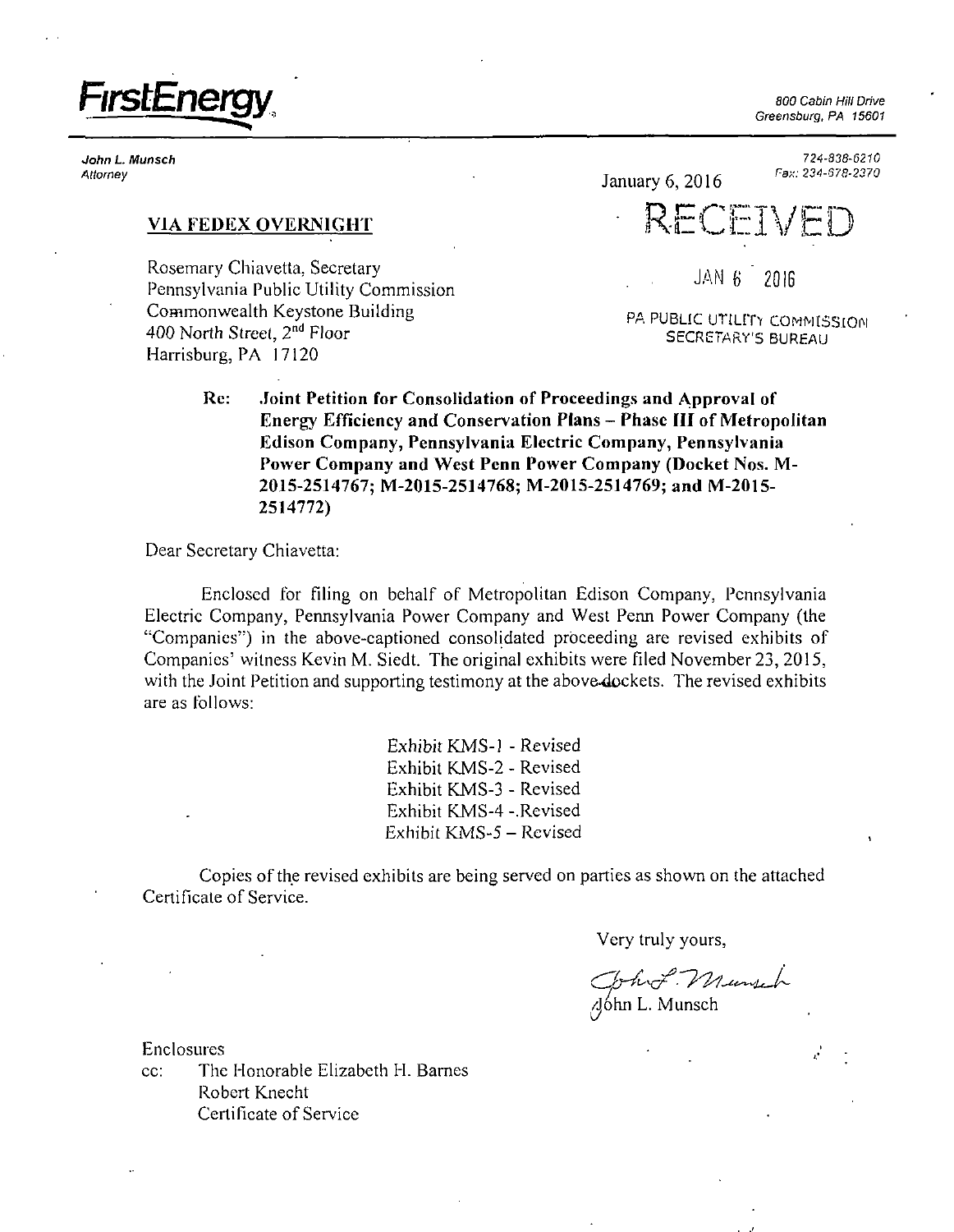M-2015-2514769

PENNSYLVANIA POWER COMPANY Met-Ed/Penelec/Penn Power/West Penn Power Phase II EE&C Plan Exhibil KMS-3-Reviscd

Per kW PLC

## PHASE III ENERGY EFFICIENCY AND CONSERVATION CHARGE RIDER

An Energy Efficiency and Conservation ("EEC") Charge ("Phase III EE&C-C") shall be applied to each Billing Unit during a billing month to Customers served under this Tariff. Billing Units arc defined as follows:

| Residential, Non-profit, Commercial, and |         |
|------------------------------------------|---------|
| Street Lighting Customer Classes:        | Per kWh |

Industrial Customer Class:

Residential, Non-profit, Commercial, and Street Lighting Customer Class rates will be calculated to the nearest one-thousandth of a cent per kWh. Industrial Customer Class rates will be calculated to the nearest one-hundredth of a dollar per kW PLC. The Phase III EE&C-C rates shall be calculated separately for each Customer Class according to the provisions of this rider.

For service rendered June 1, 2016 through May 31. 2017 the Phase III EE&C-C rates billed by customer class are as follows:

Residential Customer Class (Rate Schedules RS):

0.225 cents per kWh.

Non-profit Customer Class (Rate GS Special Provision for Volunteer Fire Companies, Non-Profit Senior Citizen Centers. Non-Profit Rescue Squad, and Non-Profit Ambulance Service; and Rate PNP):

2.719 cents per kWh.

Commercial Customer Class (Rate Schedules GS; GS Special Rule GSDS, GM: PLS):

0.062 cents per kWh.

Street Lighting Customer Class (Rate Schedules SV; SVD: SM. and LED):

2.208 cents per kWh.

Industrial Customer Class (Rate GS Large, GP, and Rate GT):

\$0.22 per kW PLC.

# **RECEIVED**

# JAN 6 ' 2016

'L, T V A PU SECRETARY'S BUREAU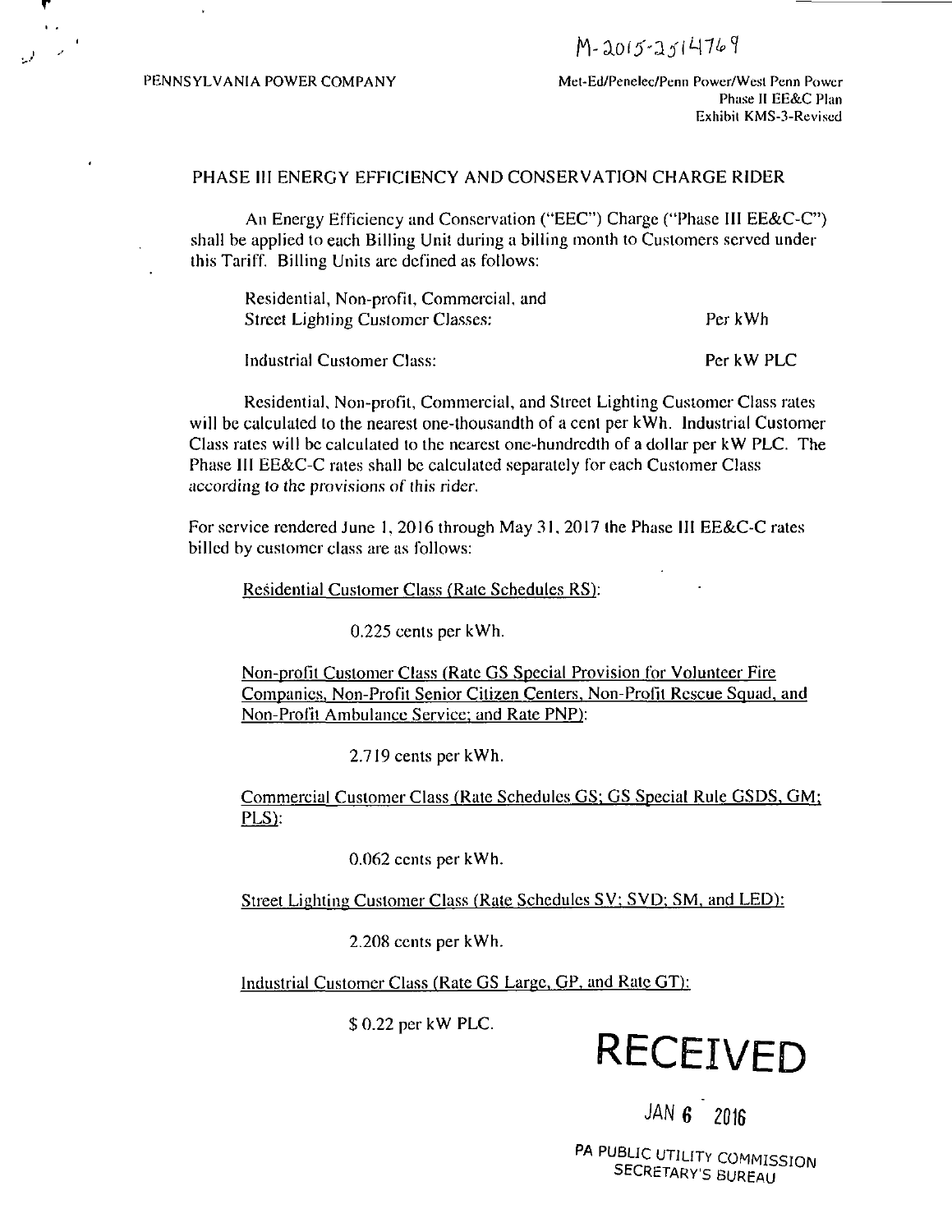### RIDERS

#### Rider xxxxx (continued)

The Phase III EE&C-C rates by Customer Class shall be calculated in accordance with the formula set forth below:

> $\text{EEC-C} = |(\text{EEC}_{\text{C}} - \text{E} - \text{E}^2)/S| X | 1 / (1 - T)|$  $EEC_C = EEC<sub>Exp1</sub> + EEC<sub>Exp2</sub> + EEC<sub>Exp3</sub>$

Where:

- $\text{EEC-C} =$  The charge in cents or dollar per Billing Unit by customer class as defined by this rider applied lo each Billing Unit for the Rate Schedules identified in this rider.
- $\text{EEC}_C =$  The Energy Efficiency and Conservation Costs by customer class incurred and projected to be incurred by the Company for the Phase III EE&C-C Computational Period calculated in accordance with the formula shown above.
- $\text{EEC}_{\text{Expl}} =$  Costs incurred and projected to be incurred associated with the customer class specific Phase II EE&C Programs as approved by the Commission for the Phase 111 EE&C-C Computational Period by customer class. These costs also include an allocated portion of any indirect costs incurred associated with all the Company's Phase III EE&C Programs for the Phase III EE&C-C Computational Period.
- $\text{EEC}_{\text{Exp2}} =$  An allocated portion of incremental administrative start-up costs incurred by the Company through May 31, 2016 in connection with the development of the Company's Phase III EE&C Programs in response lo the Commission's orders and guidance at Docket Nos. M-2012-2289411 and M-2008-2069887. These costs lo design, create, and obtain Commission approval for the Company's Phase III EE&C Programs include, but are not limited to, consultant costs, legal fees, and other direct and indirect costs associated with the development and implementation of the Company's Phase III EE&C Programs in compliance with Commission directives.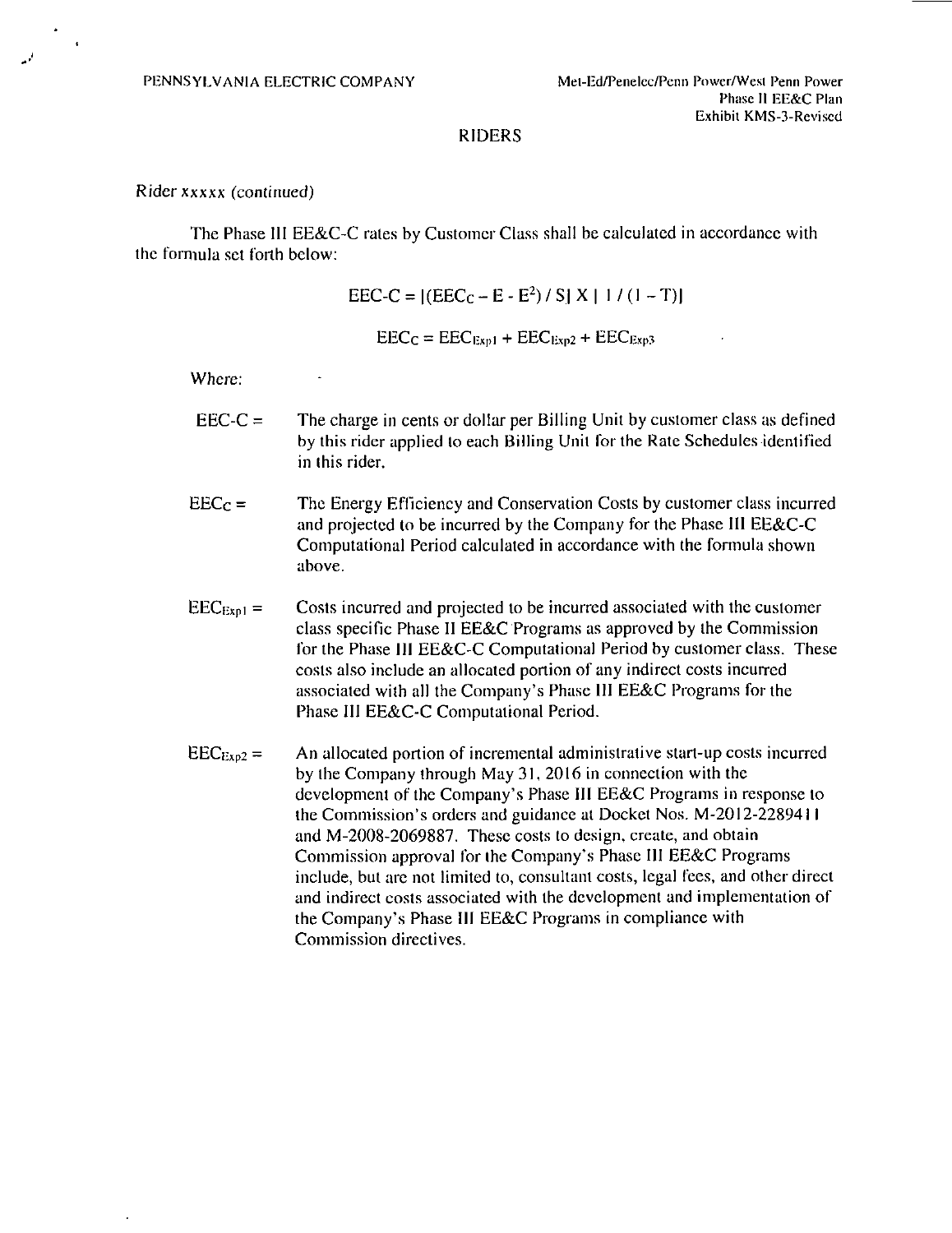## RIDERS

#### Rider xxxxx (continued)

- $\text{EEC}_{\text{Exp3}}$  = An allocated portion of the costs the Company incurs and projects to incur to fund the Commission's statewide evaluator contract which shall be excluded in the final determination of the Act 129 limitation on the Company's Phase III EE&C Programs costs.
- $E =$  The cumulative over or under-collection of Phase II EE&C costs by Customer Class that results from the billing of the Phase II EE&C-C rates (an over-collection is denoted by a positive E and an under-collection by a negative E).
- $E^2$ Phase II EE&C final reconciliation over or under-collection of EEC costs by customer class that results from the billing of the Phase II EEC-C rates and remaining Phase II EEC costs incurred after March 31, 2016 (an overcollection is denoted by a positive E and an under-collection by a negative E).
- $S =$  The Company's projected Billing Units (kWh sales delivered to all Customers in the specific Customer Class or kW PLC demand for the Industrial Customer Class).
- $T =$  The Pennsylvania gross receipts tax rate in effect during the billing month expressed in decimal form as reflected in the Company's base rates.

All capitalized terms not otherwise defined in this rider shall have the definitions specified in the Definitions of Terms section of this Tariff. For the purpose of this Rider, the following additional definitions shall apply: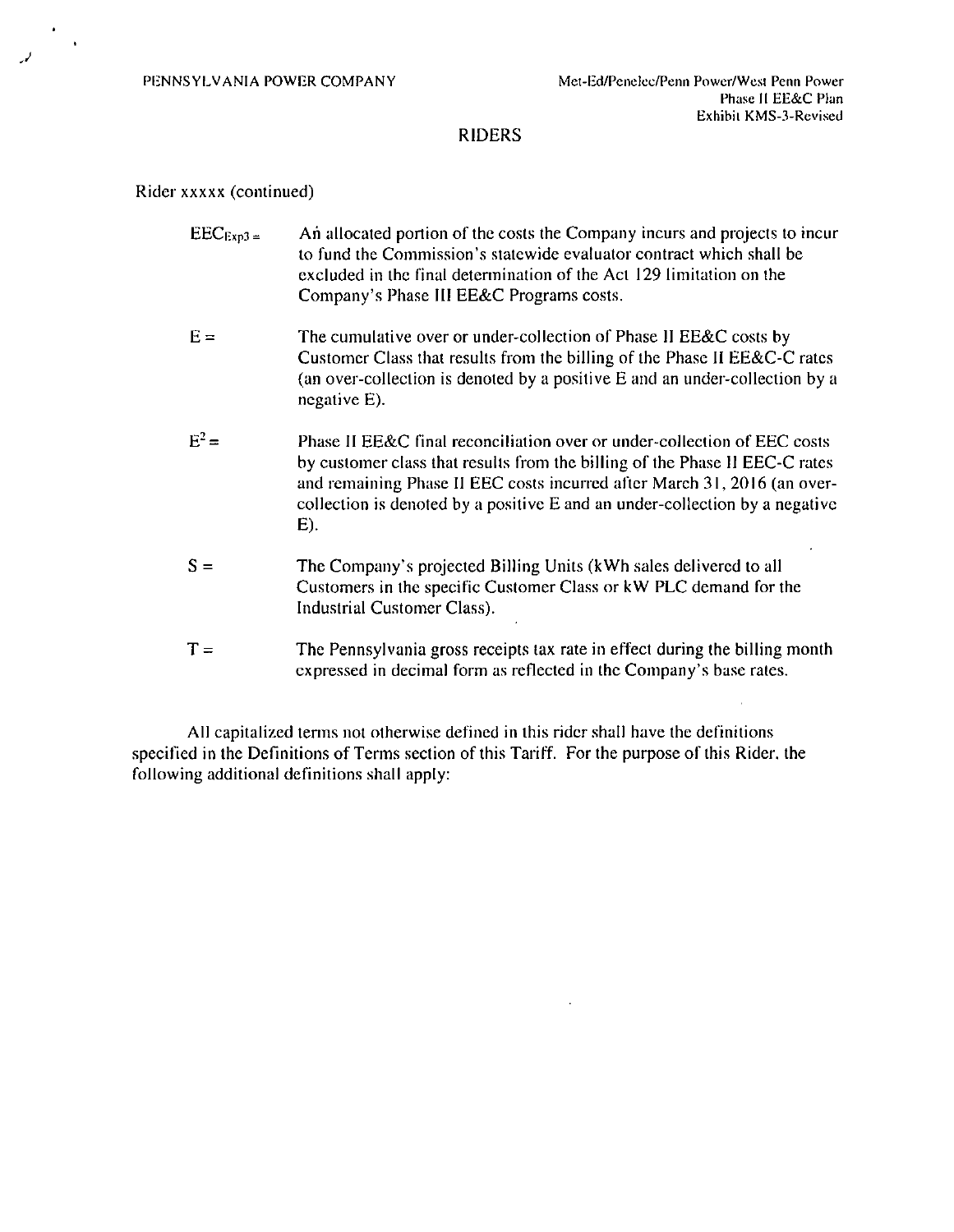PENNSYLVANIA POWER COMPANY Met-Ed/Penelec/Penn Power/West Penn Power

#### RIDERS

Rider xxxx (continued)

- 1. Phase HI EE&C-C Computational Period-The 12-monlh period from June 1 through May31
- 2. Phase III EE&C-C Initial Reconciliation Period June I , 2016 through March 31, 2017 for ihe initial period of the rider,
- 3. Phase III EE&C-C Reconciliation Period The 12-month period ending March 31 each year thereafter, except for the Initial Reconciliation Period, for the duration of this rider.
- 4. Peak Load Coniribulion ("PLC") A Customer's contribution to the Company's transmission zone normalized summer peak load, as estimated by the Company in accordance with PJM rules and requirements.
- 5. Phase II EE&C The energy efficiency plan that terminates on May 31, 2016. Revenues and EE&C Costs will continue to accrue past the termination date. A final reconciliation of the remaining balance will be included in the June 1, 2017 Phase III EE&C-C rate calculation.

The Company will submit to the Commission by May I of each year starting May I, 2017: (1) a reconciliation between actual Phase III EE&C-C revenues and actual Phase III EE&C-C costs for the Phase III EE&C-C Reconciliation Period, except for the Phase III EE&C-C Initial Reconciliation Period, as adjusted for removal of gross receipts tax; (2) any adjustment to the forecasted Phase III EE&C-C revenues anticipated to be billed during April through May of that year, as adjusted for removal of gross receipts tax; (3) the Phase III EE&C program cost estimate for the forthcoming Phase III EE&C-C Computational Period by customer class; and (4) Phase II EE&C final reconciliation over or under-collection of EEC costs by customer class that results from the billing of the Phase II EEC-C rates and remaining Phase II EEC costs incurred after March 31, 2016. There shall also be a final reconciliation of amounts to be collected or refunded after May 31, 2021.

Upon determination that the Phase III EE&C-C rates, if left unchanged, would result in material over or under-collection of all recoverable costs incurred or expected to be incurred by customer class, the Company may request that the Commission approve one or more interim revisions to the Phase III EE&C-C rates to become effective thirty (30) days from the date of filing, unless otherwise ordered by the Commission.

The Company shall file an annual report of collections under this rider by June 30th of each year starting June 30, 2017 until the conclusion of this rider.

At the conclusion of the duration of this rider, the Company is authorized to recover or refund any remaining amounts not reconciled at thai time under such mechanism as approved by the Commission.

Application of the Phase III EE&C-C rates shall be subject to annual review and audit by the Commission

 $\epsilon$